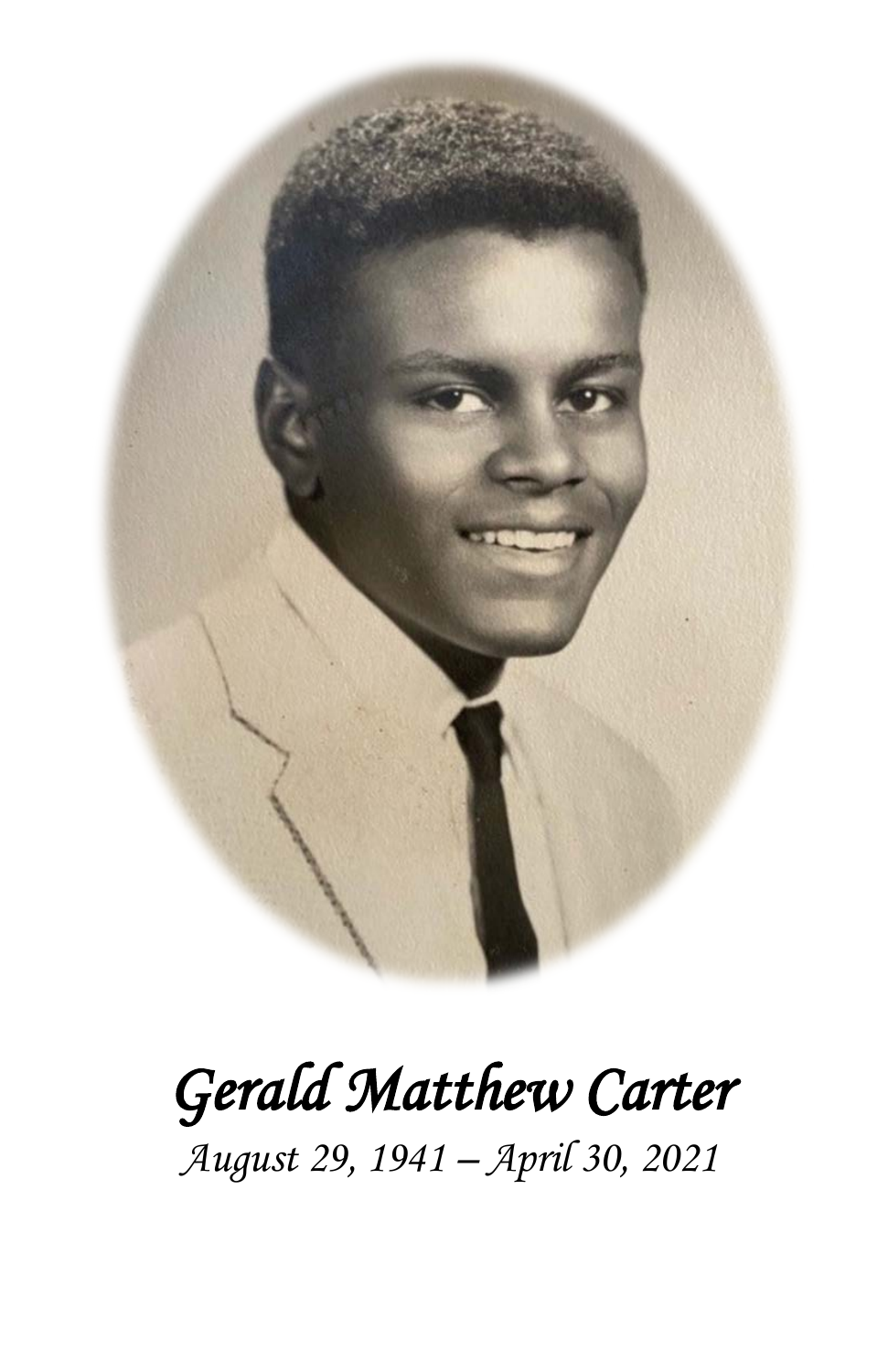## **A Service of Witness to the Resurrection**

In Loving and Grateful Memory of **Gerald Matthew Carter** August 29, 1941 – April 30, 2021 May 15, 2021 Oak Grove Presbyterian Church Bloomington, Minnesota

| <b>Prelude</b>                                                  |                          |                                   | <b>Judy Cooper</b>                                                                                     |  |
|-----------------------------------------------------------------|--------------------------|-----------------------------------|--------------------------------------------------------------------------------------------------------|--|
| <b>Call to Worship/Opening Sentences</b>                        |                          |                                   | Rev. Mary Koon                                                                                         |  |
| <b>Opening Prayer</b>                                           |                          |                                   | <b>Rev. Denise Dunbar-Perkins</b>                                                                      |  |
| Scripture                                                       | I Corinthians 13:4-8     |                                   | Rev. Mary Koon                                                                                         |  |
| <b>Special Music/Slideshow</b>                                  |                          |                                   |                                                                                                        |  |
| <b>Remembrances</b>                                             |                          |                                   | James Howard<br>Eric Matthew Carter, Jr.<br><b>Allan Steven Carter</b><br><b>Oliver Maxwell Carter</b> |  |
| <b>Poetry</b>                                                   |                          |                                   | Rev. Mary Koon                                                                                         |  |
| <b>Scripture</b>                                                | John 14:1–3<br>Psalm 121 |                                   | <b>Rev. Denise Dunbar-Perkins</b>                                                                      |  |
| <b>Homily</b>                                                   |                          | <b>Rev. Denise Dunbar-Perkins</b> |                                                                                                        |  |
| <b>Prayer of Thanksgiving &amp; Intercession</b> Rev. Mary Koon |                          |                                   |                                                                                                        |  |

**The Lord's Prayer**

**Our Father, who art in heaven, hallowed be thy name, thy kingdom come, thy will be done, on earth as it is in heaven. Give us this day our daily bread; and forgive us our debts, as we forgive our debtors; and lead us not into temptation, but deliver us from evil. For thine is the kingdom, and the power, and the glory, forever. Amen.**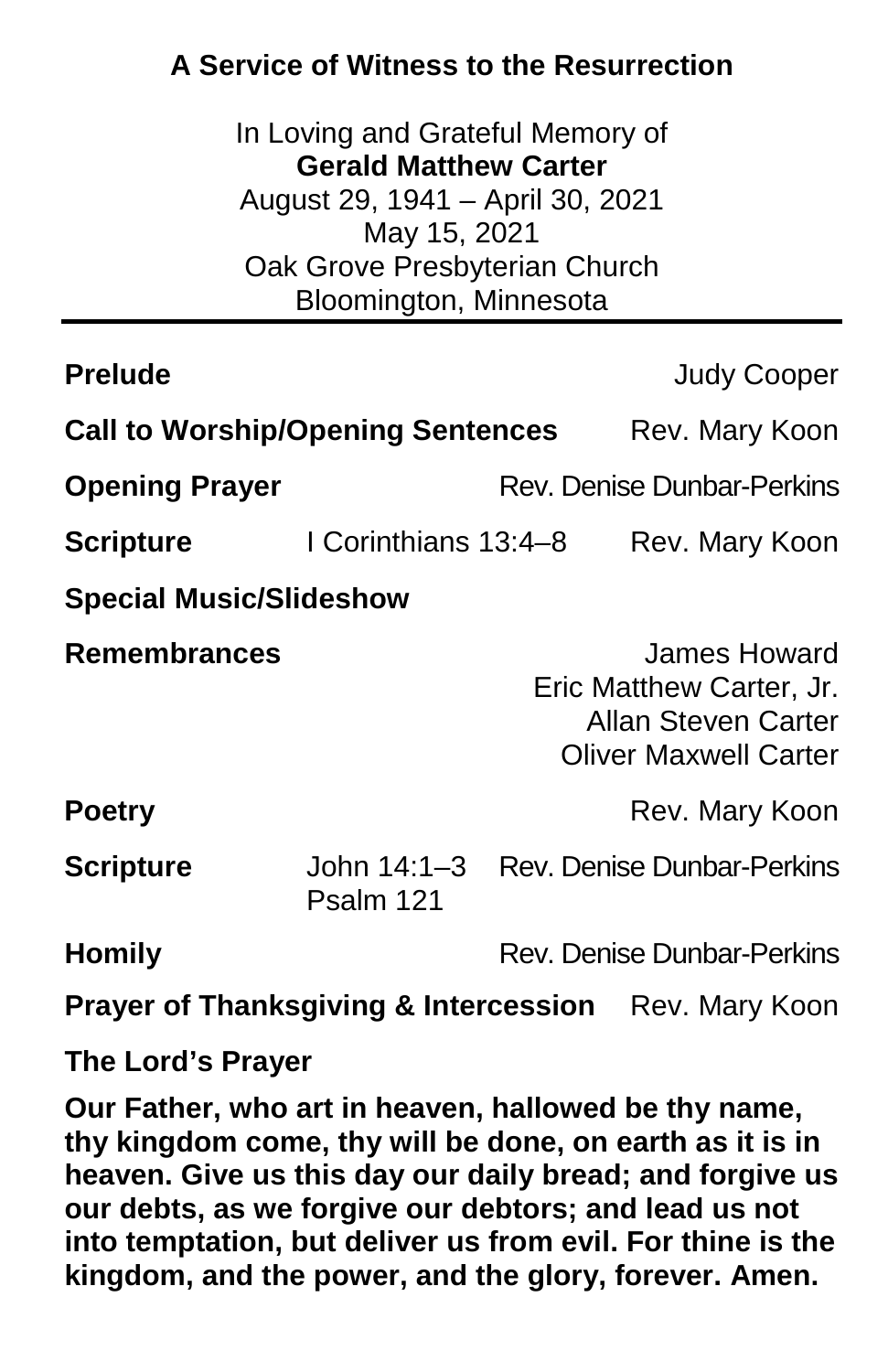**Postlude**

0090000000

## **Psalm 23**

**The LORD is my shepherd; I shall not want. He maketh me to lie down in green pastures: he leadeth me beside the still waters. He restoreth my soul: he leadeth me in the paths of righteousness for his name's sake.**

**Yea, though I walk through the valley of the shadow of death, I will fear no evil: for thou art with me; thy rod and thy staff they comfort me.**

**Thou preparest a table before me in the presence of mine enemies: thou anointest my head with oil; my cup runneth over.**

**Surely goodness and mercy shall follow me all the days of my life: and I will dwell in the house of the LORD for ever.**